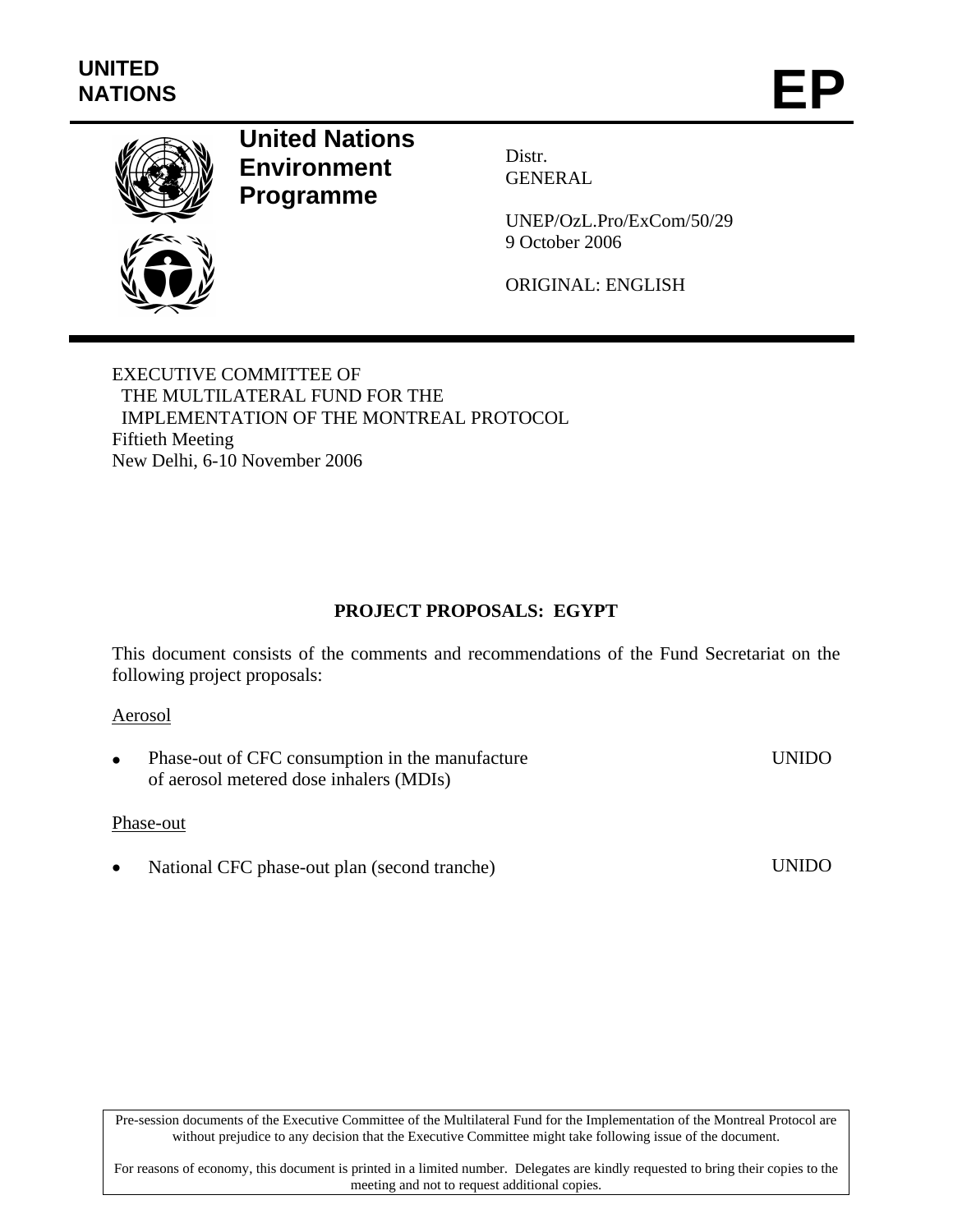# **PROJECT EVALUATION SHEET – NON-MULTI-YEAR PROJECTS EGYPT**

#### **PROJECT TITLES BILATERAL/IMPLEMENTING AGENCY**

(a) Phase-out of CFC consumption in the manufacture of aerosol metered dose inhalers (MDIs) UNIDO

#### **NATIONAL CO-ORDINATING AGENCY** EEAA, Ozone Unit

#### **LATEST REPORTED CONSUMPTION DATA FOR ODS ADDRESSED IN PROJECT A: ARTICLE-7 DATA (ODP TONNES, 2005**, **AS OF OCTOBER 2006)**

Annex A Group I, CFCs 821.20

| <b>COUNTRY PROGRAMME SECTORAL DATA (ODP TONNES, 2005, AS OF OCTOBER 2006)</b><br>$\bf{B}$ : |                       |                     |                     |                      |  |  |  |
|---------------------------------------------------------------------------------------------|-----------------------|---------------------|---------------------|----------------------|--|--|--|
| <b>ODS</b> Name                                                                             | Sub-sector/quantity   | Sub-sector/quantity | Sub-sector/quantity | Sub-sector/quantity. |  |  |  |
| $CFC-11$                                                                                    | Data not vet received |                     |                     |                      |  |  |  |
| $CFC-12$                                                                                    |                       |                     |                     |                      |  |  |  |
| CFC-113                                                                                     |                       |                     |                     |                      |  |  |  |

**CFC consumption remaining eligible for funding (ODP tonnes)** 

| <b>CURRENT YEAR BUSINESS</b> |    | Funding US \$ million | Phase-out ODP tonnes |
|------------------------------|----|-----------------------|----------------------|
| <b>PLAN ALLOCATIONS</b>      | (a |                       |                      |

| <b>PROJECT TITLE*:</b>                              | (a)        |
|-----------------------------------------------------|------------|
| ODS use at enterprise (ODP tonnes) 2003-2005:       | 163.1      |
| ODS to be phased out (ODP tonnes):                  | 163.1      |
| ODS to be phased in (ODP tonnes):                   | n/a        |
| <b>Project duration (months):</b>                   | 38         |
| Initial amount requested (US \$):                   |            |
| Project cost (as submitted):                        |            |
| Incremental Capital Cost (US \$)                    | 1,788,416  |
| Contingency (10%) (US \$)                           | 178,842    |
| <b>Technology Transfer fee</b>                      | 4,280,000  |
| Incremental Operating Cost (US $\$ ) – 2 years      | 2,522,012  |
| <b>National MDI Transitional Strategy</b>           | 199,400    |
| Total Project Cost (US \$)                          | 8,968,670  |
| Local ownership $(\%):$                             |            |
| Export component (%):                               |            |
| Requested grant (US \$):                            | 8,968,670  |
| Cost-effectiveness (US \$/kg):                      | 54.98      |
| Implementing agency support cost (US \$):           | 672,650    |
| Total cost of project to Multilateral Fund (US \$): | 9,641,320  |
| Status of counterpart funding (Y/N):                | <b>Yes</b> |
| Project monitoring milestones included (Y/N):       | Yes        |

\*Project data as originally submitted

| <b>SECRETARIAT'S RECOMMENDATION</b> | Pending |
|-------------------------------------|---------|
|                                     |         |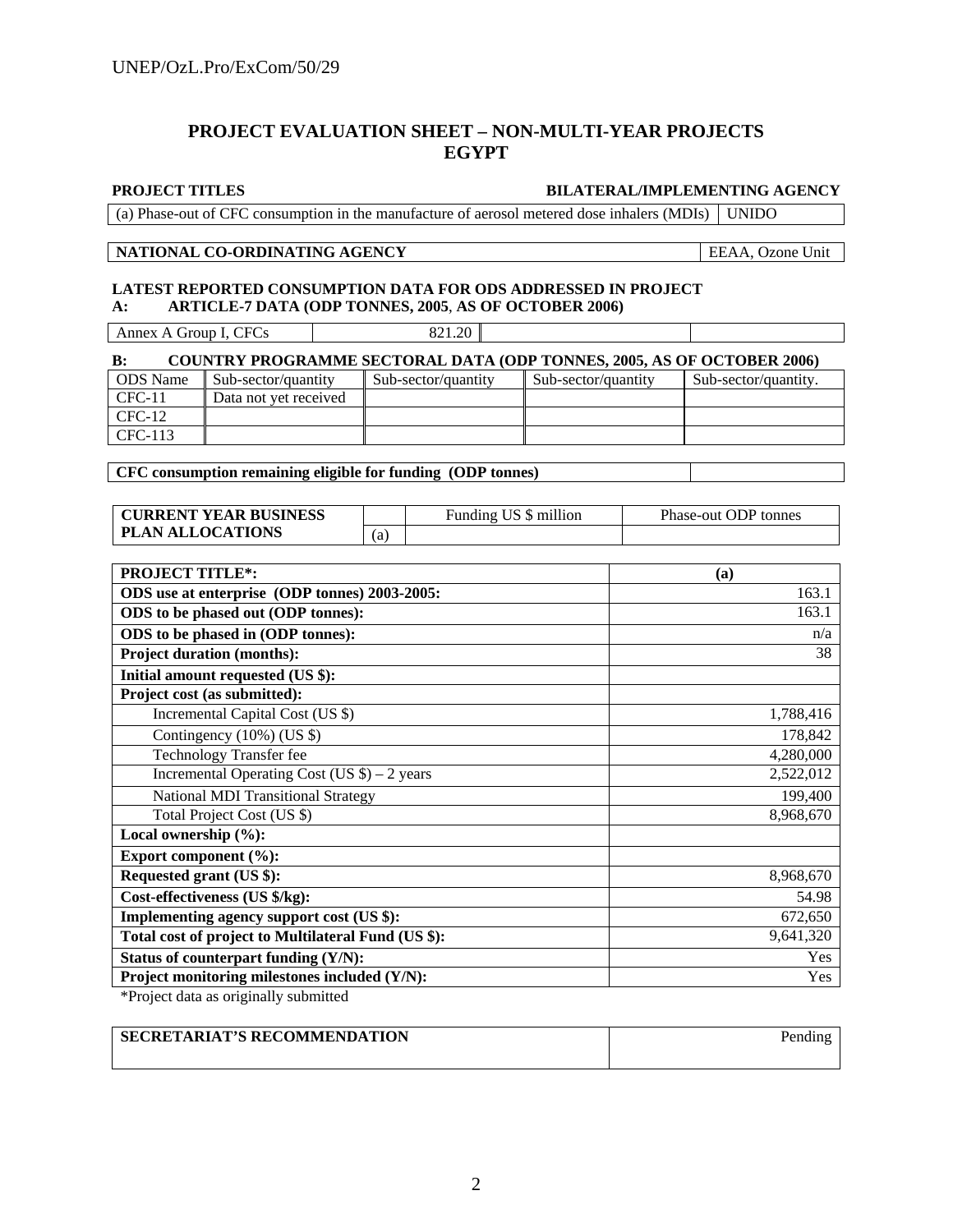# **PROJECT DESCRIPTION**

1. On behalf of the Government of Egypt, UNIDO has submitted the national strategy for the phase-out of CFCs in metered dose inhalers (MDIs) in Egypt, together with an investment project proposal for the phase-out of 163.1 ODP tonnes of CFC-11 and CFC-12 used in the manufacture of MDIs at a total cost of US \$8,968,670 plus agency costs of US \$672,650 for consideration by the Executive Committee at its 50th Meeting.

#### **Sector background**

2. Production of MDIs in Egypt began in 1984. According to data from the Ministry of Health and Population, between 5 and 7 per cent of the population is affected by asthma, 2 per cent by allergic respiratory diseases and between 1 and 2 per cent by chronic obstructive pulmonary disease (COPD). There are two established domestic manufacturers of CFC-based MDIs in Egypt: the Arab Drug Company (ADCO) and the Egyptian International Pharmaceutical Industries Co., (EIPICO). Additionally, a number of multinational corporations offer several medications for asthma and CODP, including CFC-based salbuatmol MDIs, salbuatmol and fluticasone both as HFC-134a-based MDIs and as dry powder inhalers (DPI), and budesonide DPIs.

#### **Types of MDIs produced by national companies**

3. In 1991, ADCO began manufacturing two CFC-based MDIs under license from Chiesi Farmaceutici. Currently, these MDIs continue to be manufactured under the same brand name, although there is no longer a commercial license or limitation in place. ADCO has also introduced its own branded MDIs for: salbutamol; salbutamol with beclamethasone dipropionate (produced from individual actives); beclamethasone dipropionate; and, since 2002 salmeterol xinofoate. Between 1991 and 1999, MDI production increased from about 294,000 MDIs to 2.1 million MDIs. In 1999, the company started to export MDIs to other Article 5 countries (some 590,000 MDIs). Since then, MDI production has increased continuously, reaching 6.6 million MDIs in 2005. The total current CFC consumption used for the production of MDIs is 145.9 ODP tonnes.

4. ADCO also manufactures a CFC-based throat spray and a CFC-based topical aerosol (both products, with a total CFC consumption of 18 tonnes, will be converted to non-CFC technology without assistance from the Multilateral Fund). These products have been produced with the same equipment used for the manufacture of the MDIs.

5. EIPICO began the production of CFC-based MDIs in 1984 as a licensee of 3M Riker (who is still the license holder for Aerolin salbutamol in Egypt). Between 1995 and 2005, the production of salbutamol CFC-MDIs increased from 600,000 to 1.05 million units. This MDI is offered in a 200 and a 400 dose package (using the same canister and the same valve in both packages). The total current CFC consumption used for the production of MDIs is 17.2 ODP tonnes.

6. The two companies have decided to convert their CFC-based MDIs to HFC-134a technology, which will require technology transfer from an established enterprise that has experience in MDI manufacture using these technologies, and who owns the right to transfer such technology without infringement of any intellectual property rights.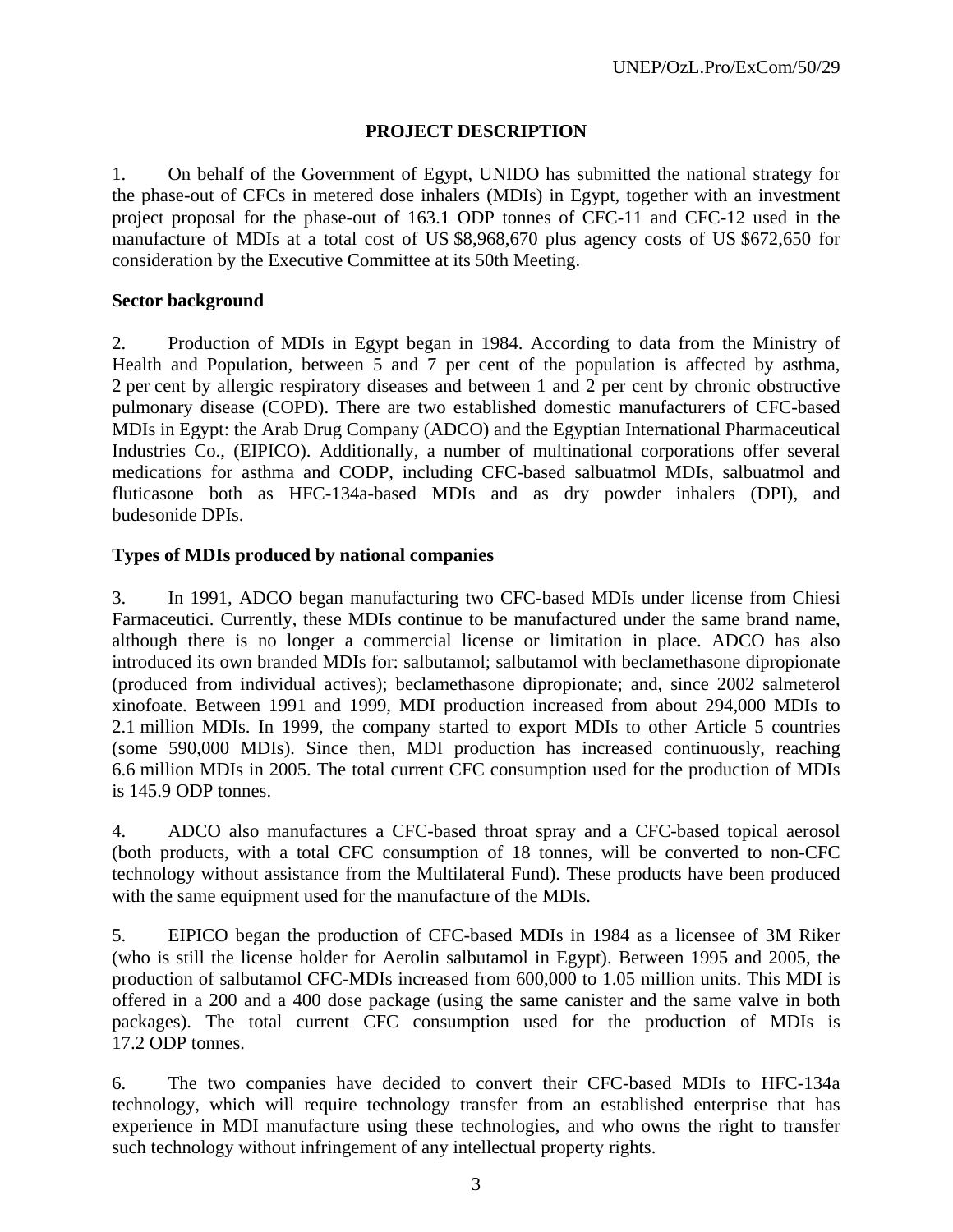# **National strategy for the phase-out of CFC-based MDIs**

7. The Government of Egypt has prepared a national strategy for the phase-out of CFC-based MDIs, aimed at meeting a timetable and criteria that has been agreed by all stakeholders. The strategy is based on patients' health as the first priority, ensuring that access to appropriate treatment is not interrupted, and on the development and implementation of an education programme with participation from major stakeholders, (i.e., patients, health professionals, representatives from relevant ministries and Government authorities, pharmaceutical companies, and the public in general). CFC-based MDIs will be phased out following the introduction and full acceptance by health professionals and patients of non-CFC-based MDIs and/or other medications (i.e., DPIs).

8. The cost of implementing the transition strategy, excluding the costs associated with the investment project and the technology transferred, is US \$199,400, with the following breakdown:

| Activity                       | $Cost$ (US $\})$ |
|--------------------------------|------------------|
| Legal/medical advisors         | 23,600           |
| Information/education campaign | 43,000           |
| Follow-up and control          | 32,800           |
| Monitoring and supervision     | 100,000          |
| Total                          | 199,400          |

9. The Government of Egypt is proposing to launch a first batch of non-CFC-based MDIs 28 months after the national transition strategy and the MDI phase-out investment project have been approved by the Executive Committee. The final reformulated product would be launched three to four months after the first product is launched.

# **Investment project proposal for ADCO**

10. For the production of MDIs, ADCO has three manufacturing lines in two different locations with a total annual capacity of over 10 million units. The company has already decided to consolidate all the MDI manufacturing process at one plant (the construction of the plant sites and related services will be funded directly by ADCO). ADCO is requesting the installation of two new production lines with a total annual capacity of 8 to 9 million units. The company uses the industry standard pressure filling process, and the proposed filling equipment will be capable of both single- and two-stage filling, allowing both types of formulations to be used. The total capital cost associated with the installation of the two production lines has been estimated at US \$1,764,759.

11. The proposed modifications for the new HFC-134a-based MDIs, by active ingredient, are shown in the table below, with associated technology transfer costs:

| <b>Active Ingredient</b>       | <b>Proposed Modifications</b>                                                                        | <b>Technology Transfer</b><br>Cost (US \$) |
|--------------------------------|------------------------------------------------------------------------------------------------------|--------------------------------------------|
|                                | Salbutamol sulphate Pressure filled, HFA/ethanol formulation with surfactant. Standard<br>container. | 870,000                                    |
| Beclamethasone<br>dipropionate | Pressure filled, HFA/ethanol formulation with active dissolved in<br>ethanol. Standard container.    | 870,000                                    |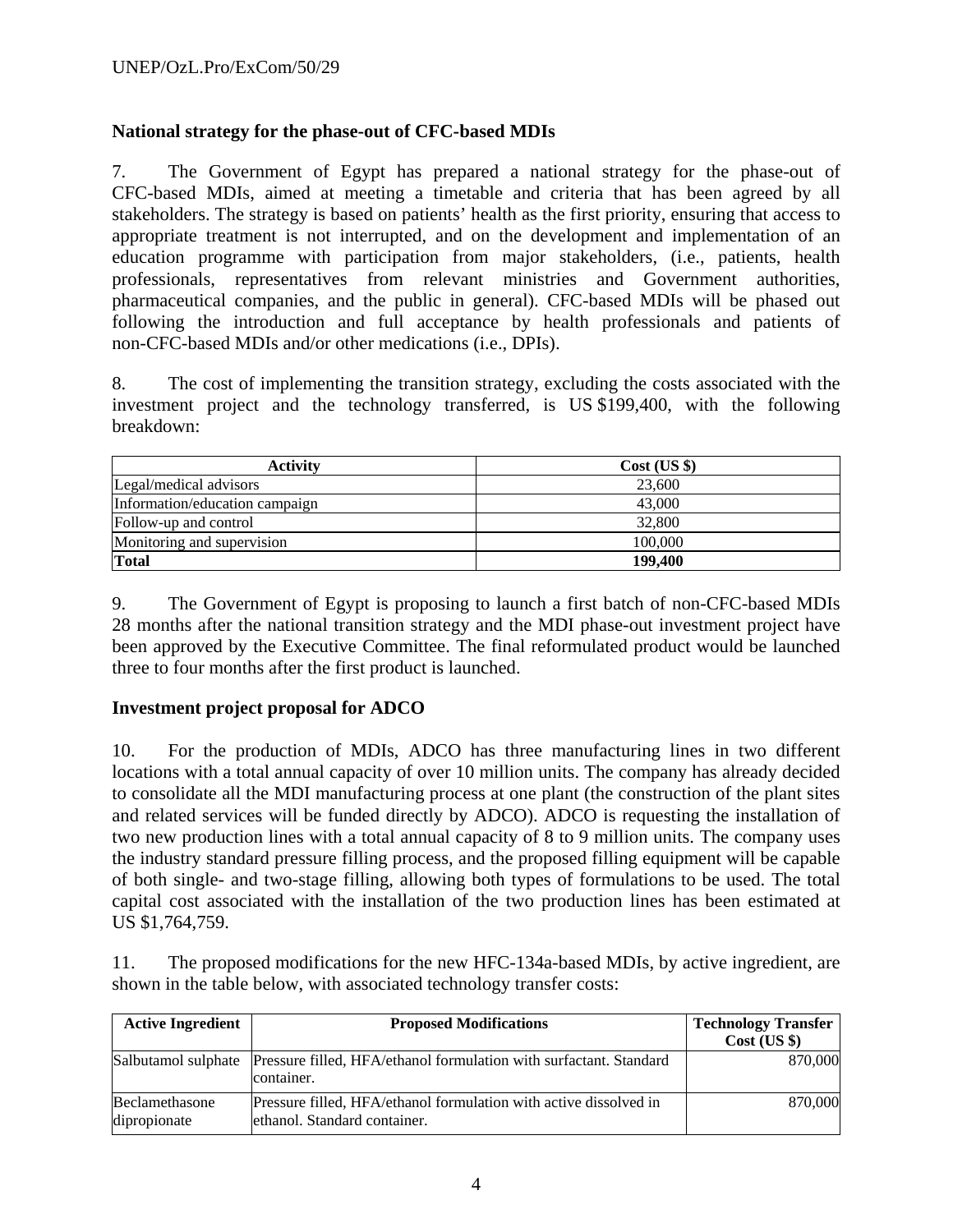| <b>Active Ingredient</b>                                  | <b>Proposed Modifications</b>                                                                                                                                                                                        | <b>Technology Transfer</b><br>Cost (US \$) |
|-----------------------------------------------------------|----------------------------------------------------------------------------------------------------------------------------------------------------------------------------------------------------------------------|--------------------------------------------|
| Salbutamol sulphate<br>and beclamethasone<br>dipropionate | Pressure filled, HFA formulation with no surfactant. Container<br>internally coated. This product has not been re-launched<br>internationally due to formulation difficulties and newer products<br>being available. | 1,050,000                                  |
|                                                           | Salmeterol xinafoate Pressure filled, HFA formulation with no surfactant. Container<br>internally coated.                                                                                                            | 870,000                                    |
| <b>Total cost</b>                                         |                                                                                                                                                                                                                      | 3,660,000                                  |

12. Incremental operating costs, calculated on the basis of the difference in prices between CFCs and HFC-134a, and the increased costs of canister, metering valve and actuator, have been estimated at US \$2,331,612 for a two-year period.

#### **Investment project proposal for EIPICO**

13. EIPICO has one MDI manufacturing line based on a manual process using the cold filling process, which is relatively specialized and is not used by the majority of companies producing non-CFC based MDIs. For the production of HFC-134a MDIs, EIPICO will continue to use the cold filling approach, but intends to upgrade from a manual process to an automatic process (all the costs associated with the facility upgrade will be paid by the enterprise). The total capital cost associated with the modification of the production line has been estimated at US \$202,499.

14. The costs associated with technology transfer for the salbutamol MDI currently manufactured by EIPICO have been estimated at US \$620,000. Incremental operating costs have been estimated at US \$190,400 for a two-year period.

#### **Total cost of the conversion**

15. The total cost of the phase-out of CFCs used in the manufacture of MDIs in Egypt, including the cost of the national phase-out strategy, amounts to US \$8,868,670 with the following breakdown:

| <b>Description</b>  | Total Costs (US \$) |               |           |  |  |  |  |
|---------------------|---------------------|---------------|-----------|--|--|--|--|
|                     | <b>ADCO</b>         | <b>EIPICO</b> | Total     |  |  |  |  |
| Technology transfer |                     |               | 199,400   |  |  |  |  |
| Capital costs       | 1,764,759           | 202,499       | 1,967,258 |  |  |  |  |
| Technology transfer | 3,660,000           | 620,000       | 4,280,000 |  |  |  |  |
| Operating costs     | 2,331,612           | 190,400       | 2,522,012 |  |  |  |  |
| <b>Total</b>        | 7,756,371           | 1,012,899     | 8,968,670 |  |  |  |  |

# **SECRETARIAT'S COMMENTS AND RECOMMENDATION**

# **COMMENTS**

16. The Secretariat reviewed the national strategy for the phase-out of CFCs in MDIs in Egypt and the investment phase-out project in light of: the two MDI policy papers considered by the Executive Committee at its 37th Meeting (UNEP/OzL.Pro/ExCom/37/58) and at its 49th Meeting (UNEP/OzL.Pro/ExCom/49/39); the MDI phase-out project in Cuba that was approved at the 41st Meeting, the subsequent request by the Government of Cuba for the change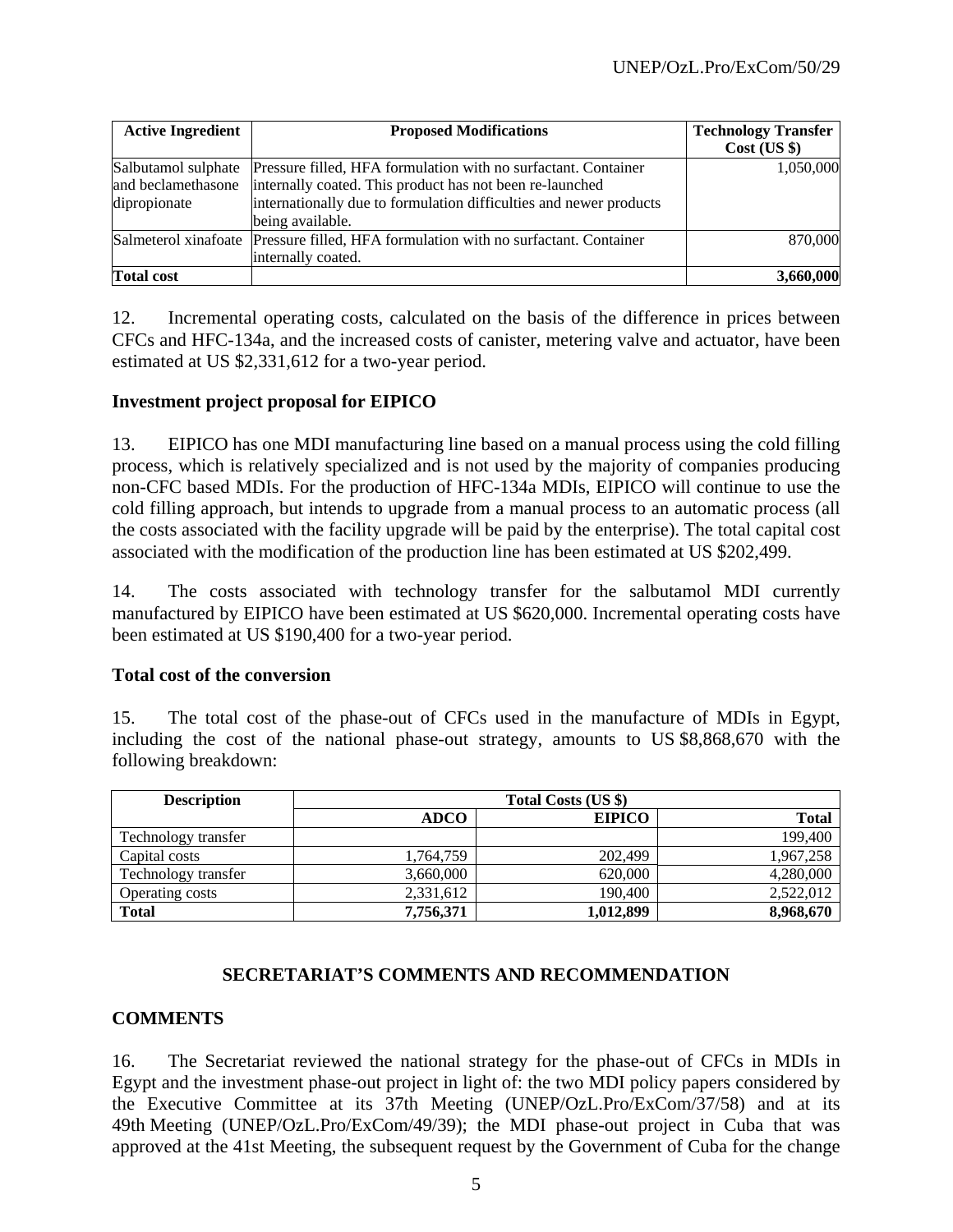of technology provider discussed at the 46th Meeting; and the MDI phase-out project in Uruguay approved at the 43rd Meeting.

- 17. The following are the main issues that the Secretariat raised and discussed with UNIDO:
	- (a) CFC consumption in the MDI sector;
	- (b) Scope and cost of the national strategy for the phase-out of CFC-based MDIs;
	- (c) Issues related to salmeterol MDIs;
	- (d) Technical and cost issues related to the two production facilities;
	- (e) Technology transfer; and
	- (f) Incremental operating costs.

# **CFC consumption in the MDI sector**

18. The Secretariat pointed out to UNIDO that three different figures for CFC consumption in the MDI and pharmaceutical aerosol sector in Egypt were given in the documentation provided to the 50th Meeting, namely: the project proposal (163.1 ODP tonnes), the national CFC phase-out plan for the MDI sector in Egypt (189.05 ODP tonnes) and the verification report accompanying the NPP (120 metric tonnes). UNIDO responded that it believed the figure provided by the verification report to be incorrect for a number of reasons, and went on to explain that the figure of 163.1 ODP tonnes was based on average consumption over the last three years, but that consumption by the two MDI manufacturing enterprises covered by the project proposal was in fact 159.5 ODP tonnes of CFCs in 2005. The consumption figure in the national strategy included some 18 tonnes of CFCs used at ADCO for the manufacturing of pharmaceutical aerosols for which the company was not requesting funding. UNIDO revised the project proposal accordingly.

# **Scope and cost of the national strategy**

19. Taking into consideration that several HFC-134a-based MDIs and DPIs have already been introduced and are currently being used in Egypt and that the two locally-owned MDI manufacturing enterprises have already selected the HFC-134a technology and detailed project proposals have been fully developed and submitted for approval by the Executive Committee, the cost of the national strategy was agreed at US \$99,400 instead of US \$199,400 originally requested, which will allow for the implementation of the main activities proposed.

# **Issues related to salmeterol MDIs**

20. In reviewing published literature on the different active ingredients in MDIs currently manufactured in Egypt, the Secretariat found references to a study on the risks associated with the use of long-acting beta-antagonists (including salmeterol which is currently manufactured by ADCO). The study (published in the Annals of Internal Medicine on 5 June 2006 and cited in several other medical publications) states that, "long-acting beta-agonist use increases the risk for hospitalizations due to asthma, life-threatening asthma exacerbations, and asthma-related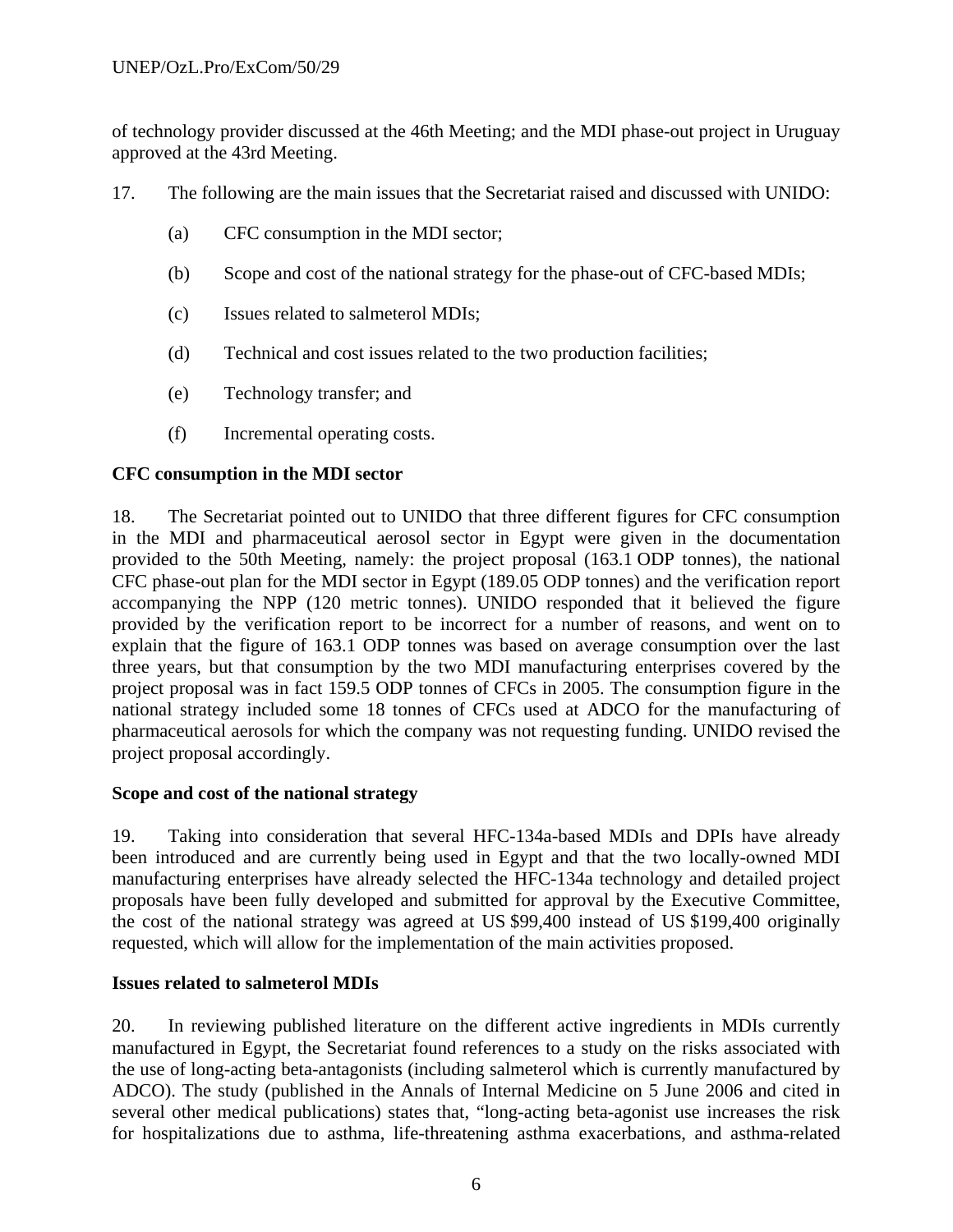deaths. Similar risks are found with salmeterol and formoterol…" The study goes on to say that, "this information could be used to reassess whether these agents should be withdrawn from the market", but also notes that, "the small number of deaths limited the reliability in assessing this risk, and 28 studies did not report information on the outcomes of interest."

21. This issue was raised with UNIDO which is now in the process of contacting the Government of Egypt. The country's response will be communicated to the members of the Executive Committee as soon as it is received.

#### **Technical and cost issues related to the two production facilities**

22. In regard to the phase-out of CFCs at EIPICO, the Secretariat queried UNIDO as to the potential cost benefits of establishing a new production line (of an equal capacity with its current production line) based on the pressure filling process, rather than upgrading the cold filling line. That way, there would be no need to request technology transfer costs twice for the production of salbutamol, since both companies would be using the same production process. Furthermore, by switching from the cold filling to the pressure filling process, EIPICO could use the level of funding that it was planning to spend on upgrading its facility to address the issue of technological upgrade (as a company contribution to the Fund).

23. UNIDO responded that while EIPICO would have preferred to switch its production to the pressure filling process, the contribution to compensate for the costs associated with upgrading the production line would be uneconomical from the perspective of the enterprise. More detailed analysis revealed that the equipment cost for establishing a production line based on the pressure filling process would be US \$400,000 and that the technology provider that had submitted quotations for the development of the HFC-134a MDIs in Egypt had advised UNIDO that the development of salbutamol MDIs could be considered as one package (covering the two companies) for a total cost of US \$985,000 instead of US \$1,490,000.

24. The Secretariat noted that this approach would represent a total of US \$305,000 in savings for the Multilateral Fund (based on the technology transfer costs as presented in the original proposal). On this basis, UNIDO agreed to redesign relevant sections of the project proposal.

25. The Secretariat and UNIDO also discussed technical issues related to the feasibility of utilizing and/or retrofitting some baseline equipment items when replacing CFCs by HFC-134a, and whether or not the technological upgrade and increased capacity of the replacement equipment for ADCO had been taken into account. UNIDO informed the Secretariat that the equipment proposed for ADCO was based on the consolidation of its three production lines (with a total annual capacity of some 12 million MDIs) into two lines (at a reduced annual production of 9 million MDIs). This design enables ADCO to maximize production without resorting to the next production model, which would cost over US \$1 million. UNIDO also indicated that retrofitting the baseline equipment was not feasible, since some equipment components, such as gaskets and hoses are not compatible with HFC-134a, the existing fillers cannot be used for suspension with HFC-134a, vacuum crimping is not possible with the current crimper, and manual valve placing is not accepted as good manufacturing practice.

26. The Secretariat also pointed out that some pieces of equipment (i.e., can sorter, valve inserters, valve sorting system, valve transporter and propellant pumps) being requested did not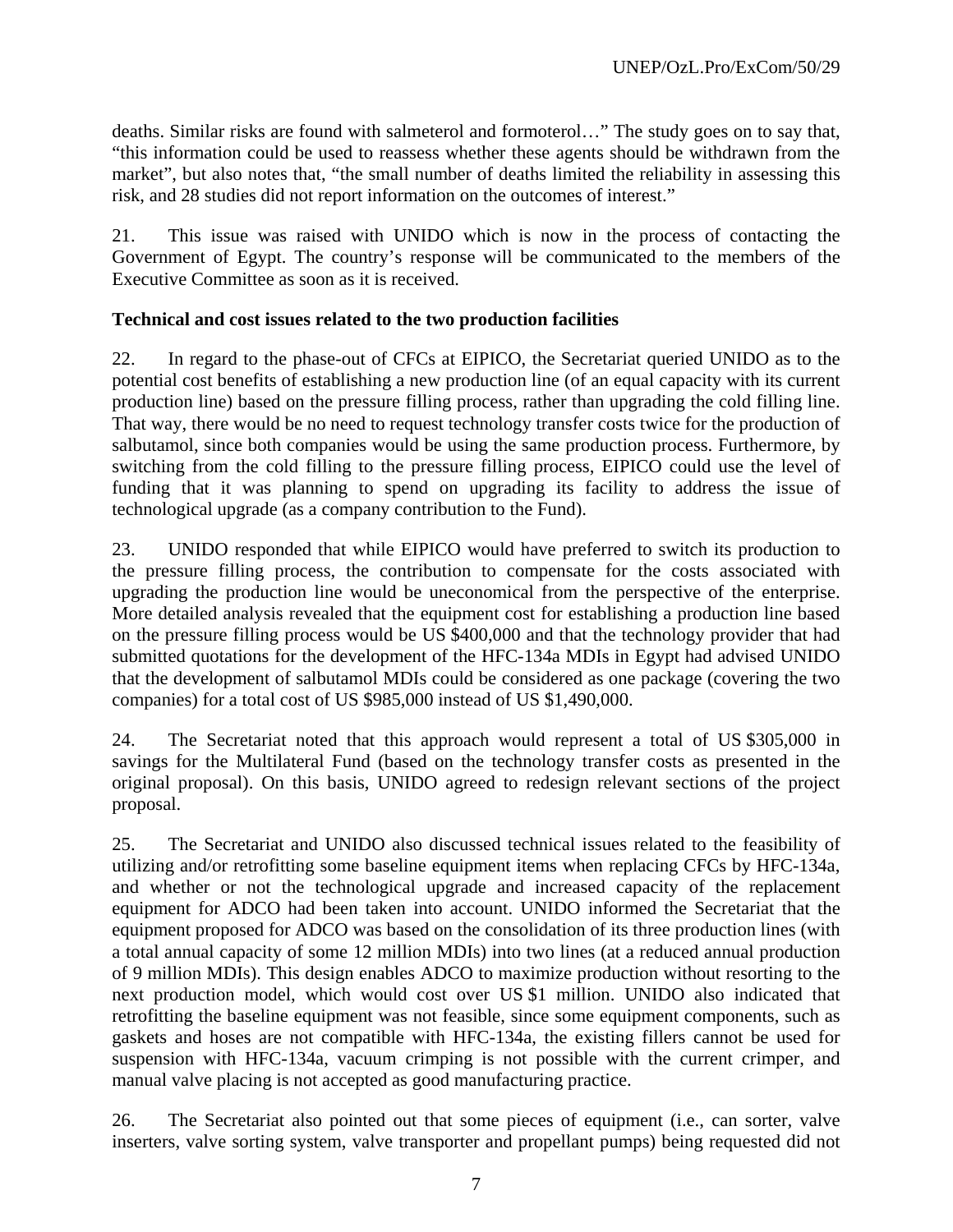qualify as incremental costs, since they were not related to the replacement of CFCs by HFC-134a. UNIDO is further considering the overall issue of incrementally, the outcome of which will be communicated to the Executive Committee prior to its Meeting.

#### **Technology transfer**

27. The costs associated with the technology transfer have been estimated at US \$870,000 for each of the active ingredients salbutamol, beclomethasone, and salmeterol, US \$1,050,000 for the combined salbutamol/beclomethasone MDI manufactured by ADCO, and US \$620,000 for salbutamol manufactured by EIPICO.

28. In this regard, the Secretariat noted that valuable experience had been gained from the review of the MDI phase-out projects approved by the Executive Committee for Cuba and Uruguay. In the case of Uruguay, the project proposed to reformulate several MDIs to HFC-134a technology (i.e., salbutamol, salmeterol with fluticasone, fenoterol, ipratropium and fluticasone), using the technical staff of the enterprise, at a total cost of US \$139,143. In the case of Cuba, the total cost of technology transfer was approved at US \$1,040,000 and included the development of two HFC-134a-based MDIs (salbutamol and beclomethasone). These two products are also manufactured in Egypt. Therefore, on the basis of the MDI project for Cuba, the level of funding requested for salbutamol and beclomethasone manufactured by ADCO (US \$870,000 for each active ingredient) and for salbutamol manufactured by EIPICO (US \$620,000) would appear not to be justified.

29. Addressing this issue, UNIDO informed the Secretariat that the level of technical capabilities of the local staff at ADCO and its laboratory are not adequate to develop the new HFC-134a based MDIs. Furthermore, the request for technology transfer in the project proposal is based on the offer received by UNIDO from the same technology provider for the MDI phaseout project in Cuba. UNIDO had approached several multinational corporations requesting offers for technology transfer, without any success so far.

30. The Secretariat also asked UNIDO to give additional technical and economic consideration to the conversion of the salmeterol and the combined salbutamol/beclomethasone CFC-based MDIs manufactured by ADCO. Specifically, production of salmeterol had commenced only in 2005 with a very limited output, representing only 0.073 per cent of the company's total MDI production. The Secretariat further noted that in Uruguay, the manufacturing enterprise had recognized that some small-volume MDIs should not be reformulated and agreed to convert only five of its eleven different CFC-based MDI products to HFC-134a technology.

31. In response, UNIDO indicated that, in order to reduce the costs associated with the technology transfer UNIDO discussed with ADCO the possibility of reducing the number of products to be re-formulated to three, including salbutamol; a steroid (such as budesonide) and a combined product of a long acting beta-agonist (i.e., salmeterol, formoterol); and a steroid with low side effects (i.e., fluticasone, budesonide or ciclesonide). However, ADCO pointed out that it is the Government's strategy to increase the production of the MDIs currently manufactured by ADCO. Furthermore, UNIDO and the technology provider had also discussed the possibility of reducing the testing requirements for the new HFC-134a MDIs with the Egyptian Regulatory Agency. However, the Agency had stated that this was not an option and it would not consider reducing the requirements for registration of the HFC-134a MDIs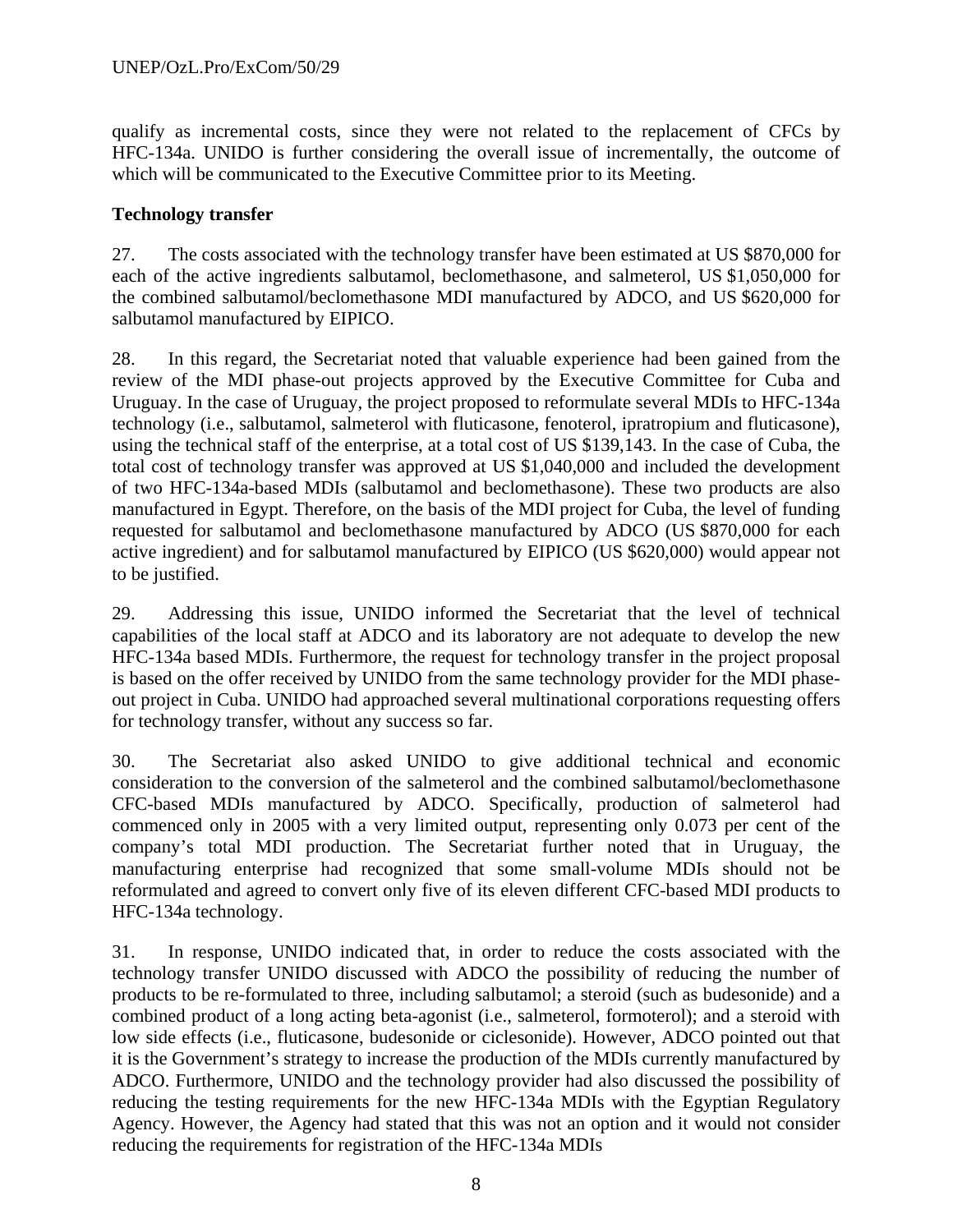32. The Secretariat and UNIDO are still discussing issues related to the technology transfer, and UNIDO is also continuing to contact other potential providers of technology transfer. Outcomes of the discussions will be communicated to the Executive Committee.

#### **Incremental operating costs**

33. In regard to the total operating costs, the Secretariat observed that a number of factors made it preferable to calculate the incremental operating costs closer to the project's completion date. According to the tentative project schedule, the first HFC-134a-based MDI will be launched 28 months after implementation of the project had commenced (i.e., May 2009) and the final reformulated product would be launched potentially 3 or 4 months after (i.e., September 2009). By that time, limited CFC production would affect the overall supply situation for pharmaceutical-grade CFCs and have an impact on the prices of pharmaceutical-grade CFCs. Similarly, prices of other items used in the calculation of the incremental operating costs, such as canisters, metering valves and actuators, would also be different from the current prices.

34. The Secretariat also pointed out that the Executive Committee had approved the phaseout project in the MDI sector in Cuba on the understanding that it should not be construed as a precedent for a two-year duration for incremental operating costs in the MDI sector. Furthermore, according to the Indicative List of Categories of Incremental Costs: "…savings or benefits that will be gained at both the strategic and project levels during the transition process should be taken into account on a case-by-case basis, according to criteria decided by the Parties and as elaborated in the guidelines of the Executive Committee." In this respect the Executive Committee shall agree which time scales for payment of costs are appropriate in each sector." (Appendix I of decision II/8)

35. Based on the above observations and taking into consideration that operating costs or savings would only be realized upon project completion in early 2009, the Secretariat pointed out to UNIDO that it would advise the Executive Committee to consider the CFC phase-out project in the MDI sector in Egypt in two phases: Phase I would include all of the cost items required for conversion to non-CFC technology, including equipment, technology transfer, and the national strategy. Once the project is fully implemented (in 2009 or 2010), a request for operating costs or savings could be submitted as a phase II of the project, calculated on the basis of the MDI production levels prior to preparation of the project (i.e., some 7.5 million MDIs) as specified in the project proposal and the actual costs in 2009 or 2010 (when the project has been completed) of the items used to calculate incremental costs (i.e., CFCs, HFC-134a, ethanol, monobloc can, metering valve and actuator). The Executive Committee might also wish to consider the appropriate time scale for payment of operating costs/savings for the MDI sector.

36. Subsequently, UNIDO agreed to the approach proposed by the Secretariat.

#### **RECOMMENDATION**

37. Pending.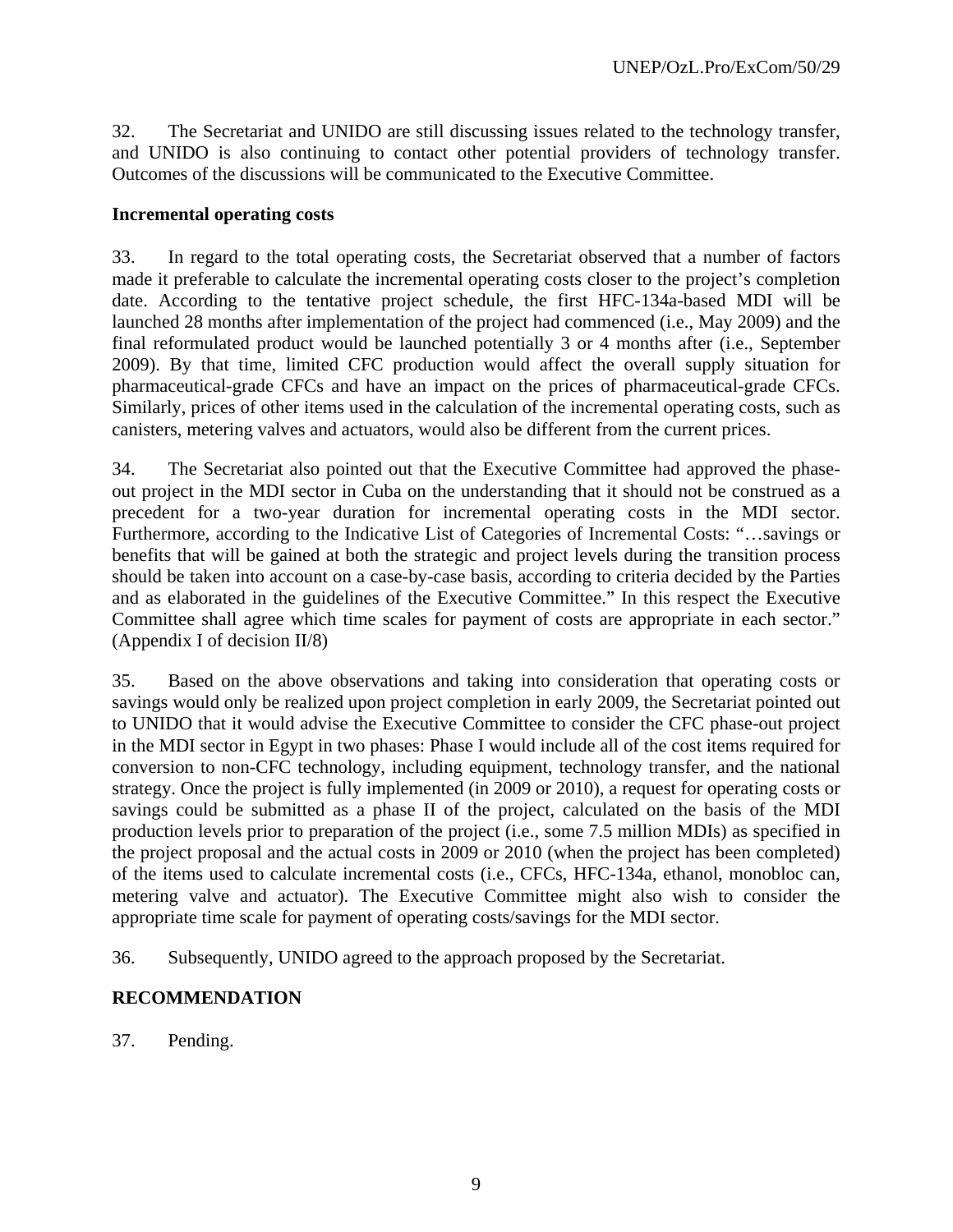#### **PROJECT EVALUATION SHEET – MULTI-YEAR PROJECTS EGYPT**

#### **PROJECT TITLE BILATERAL/IMPLEMENTING AGENCY**

National CFC phase-out plan (second tranche) UNIDO

#### **NATIONAL CO-ORDINATING AGENCY:** EEAA

#### **LATEST REPORTED CONSUMPTION DATA FOR ODS ADDRESSED IN PROJECT A: ARTICLE-7 DATA (ODP TONNES, 2005, AS OF OCTOBER 2006)**

Annex A, Group I, CFCs  $821.20$ 

#### **B: PROGRAMME SECTORAL DATA (ODP TONNES, 2005, AS OF OCTOBER 2006)**

| <b>ODS</b> | Foam                  | Ref. | <b>MDI</b> | <b>ODS</b> | Solvents | Process agent* | Total |
|------------|-----------------------|------|------------|------------|----------|----------------|-------|
| $CFC-11$   | Data not vet received |      |            |            |          |                |       |
| $CFC-12$   |                       |      |            |            |          |                |       |
| CFC-113    |                       |      |            |            |          |                |       |
| CFC-115    |                       |      |            |            |          |                |       |

**CFC consumption remaining eligible for funding (ODP tonnes)** 

**CURRENT YEAR BUSINESS PLAN:** Total funding US \$:1,290 million: Total phase-out 207.9 ODP tonnes

| PROJECT DATA               |                                                 | 2004  | 2005   | 2006                | 2007    | 2008    | 2009    | 2010 | <b>Total</b> |
|----------------------------|-------------------------------------------------|-------|--------|---------------------|---------|---------|---------|------|--------------|
| <b>CFCs</b>                | <b>Montreal Protocol limits</b>                 | 1,668 | 834    | 834                 | 250     | 250     | 250     |      | n.a.         |
|                            | Annual consumption limit                        | 1047  | 822    | 595                 | 240     | 113     | 49      |      | n.a.         |
| (ODP)                      | Annual phase-out from ongoing projects          |       | 35     | 19                  | 27      | 23      | 25      |      | 129          |
| tonnes)                    | Annual phase-out newly addressed                | 40    | 150    | 182                 | 100     | 41      | 24      |      | 537          |
|                            | Annual reduction through institutional measures | 185   | 42     |                     |         |         |         |      | 227          |
|                            | Annual unfunded phase-out (MDI)                 |       |        | 154                 |         |         |         |      | 154          |
|                            | TOTAL ODS CONSUMPTION TO BE PHASED-OUT          | 225   | 227    | 355                 | 127     | 64      | 49      |      | 1,047        |
|                            | Total ODS consumption to be phased in (HCFCs)   |       |        |                     |         |         |         |      |              |
|                            | Project cost as originally submitted (US \$)    |       |        |                     |         |         |         |      |              |
|                            | Final project costs (US\$):                     |       |        |                     |         |         |         |      |              |
|                            | Funding for UNIDO                               |       |        | 1,000,000 1,200,000 | 600,000 | 200,000 | 100,000 |      | 3,100,000    |
|                            | <b>Total project funding</b>                    |       |        | 1,000,000 1,200,000 | 600,000 | 200,000 | 100,000 |      | 0 3,100,000  |
|                            | Final support costs (US\$):                     |       |        |                     |         |         |         |      |              |
| Support cost for UNIDO     |                                                 |       | 75,000 | 90,000              | 45,000  | 15,000  | 7,500   |      | 232,500      |
| <b>Total support costs</b> |                                                 |       | 75,000 | 90,000              | 45,000  | 15,000  | 7,500   |      | 232,500      |
|                            | TOTAL COST TO MULTILATERAL FUND (US\$)          |       |        | 1,075,000 1,290,000 | 645,000 | 215,000 | 107,500 |      | 0 3,332,500  |
|                            | Final project cost effectiveness (US\$/kg)      |       |        |                     |         |         |         |      | 5.16         |

**FUNDING REQUEST:** Approval for the second tranche (2006) as indicated above.

| <b>  SECRETARIAT'S RECOMMENDATION</b> | Blanket approval |
|---------------------------------------|------------------|
|---------------------------------------|------------------|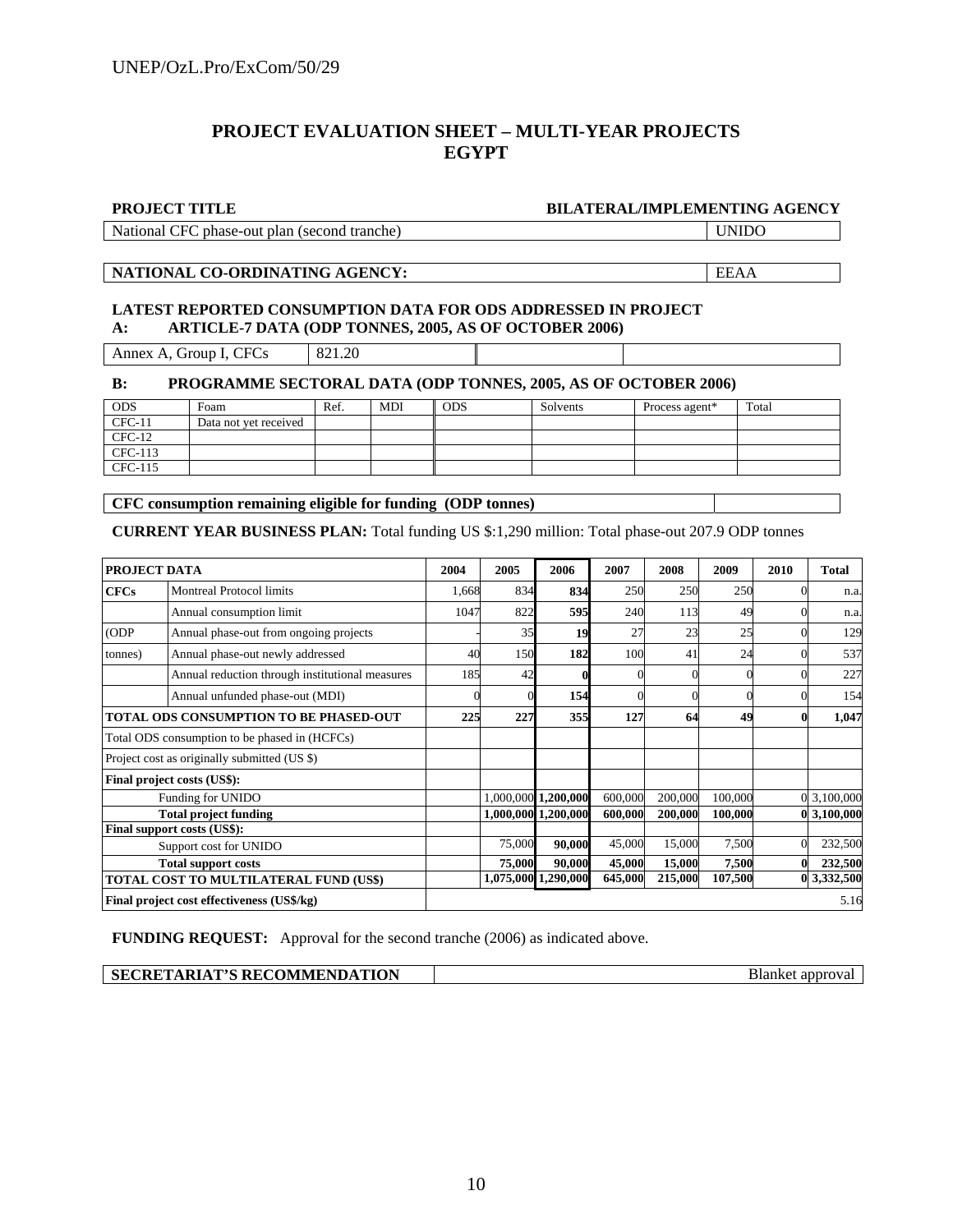#### **PROJECT DESCRIPTION**

38. On behalf of the Government of Egypt, UNIDO has submitted a request amounting to US \$1,200,000 plus agency support cost of US \$90,000 for the second tranche of the national CFC phase-out plan (NPP). UNIDO has also submitted a verification report on reported 2005 CFC consumption, prepared by an international consulting company, the 2005 progress report and the 2006 annual implementation programme.

#### **Background**

39. The NPP for Egypt was approved at the 46th Meeting of the Executive Committee at a total cost of US \$3,100,000 to completely phase out CFC consumption by the end of 2009, in accordance with an agreement between the Government of Egypt and the Executive Committee. To achieve this target, a series of investment, non-investment, technical assistance, and capacity building activities will have to be carried out. Refrigeration management plan activities were approved and funded by the Multilateral Fund in Egypt at the 29th Meeting of the Executive Committee.

40. On behalf of the Government of Egypt, UNIDO has also submitted to the 50th Meeting of the Executive Committee the national strategy on CFC phase-out in the MDI sector, including two investment projects on conversion of MDI manufacturers to non-CFC technologies.

#### **Verification report**

41. The audit was consistent with the guidelines for the verification of national consumption targets of multi-year agreements approved by the 46th Meeting of the Executive Committee. The auditor identified that Egypt implemented an import licensing and quota system in 2000, supported by a number of legal instruments and Ministerial decrees. In summary, these decrees require any company or individual wishing to import ODS into the country to obtain an import permit. ODS import permits are issued and authorized solely by the National Ozone Unit (NOU). Customs officials will only permit goods into the country if a valid permit authorized by the NOU is provided by the importer. The schedule of authorized importers and distributors is maintained by the NOU and each importer is allocated an annual quota which cannot be exceeded.

42. The auditor verified the list of importers and distributors by auditing papers held in the NOU. The auditor confirmed that the appropriate process for issuing licenses and permits has been established together with the actions to be taken by customs in the case of suspicious shipment and in the case of non-compliance. In 2005, import quotas had been issued to 14 CFCauthorized importers for import of 722,700 kg of CFCs and to MDI manufacturers to import 111,300 kg of CFCs. The total 2005 quota amounted to 834 metric tonnes. The actual quantity imported in 2005 was 830 metric tonnes. The verification report provides the breakdown by sector and substance of the 2005 CFC consumption equal to 830 metric tonnes. The auditor concluded that Egypt is in compliance with the 2005 phase-out target of 834 metric tonnes of CFCs.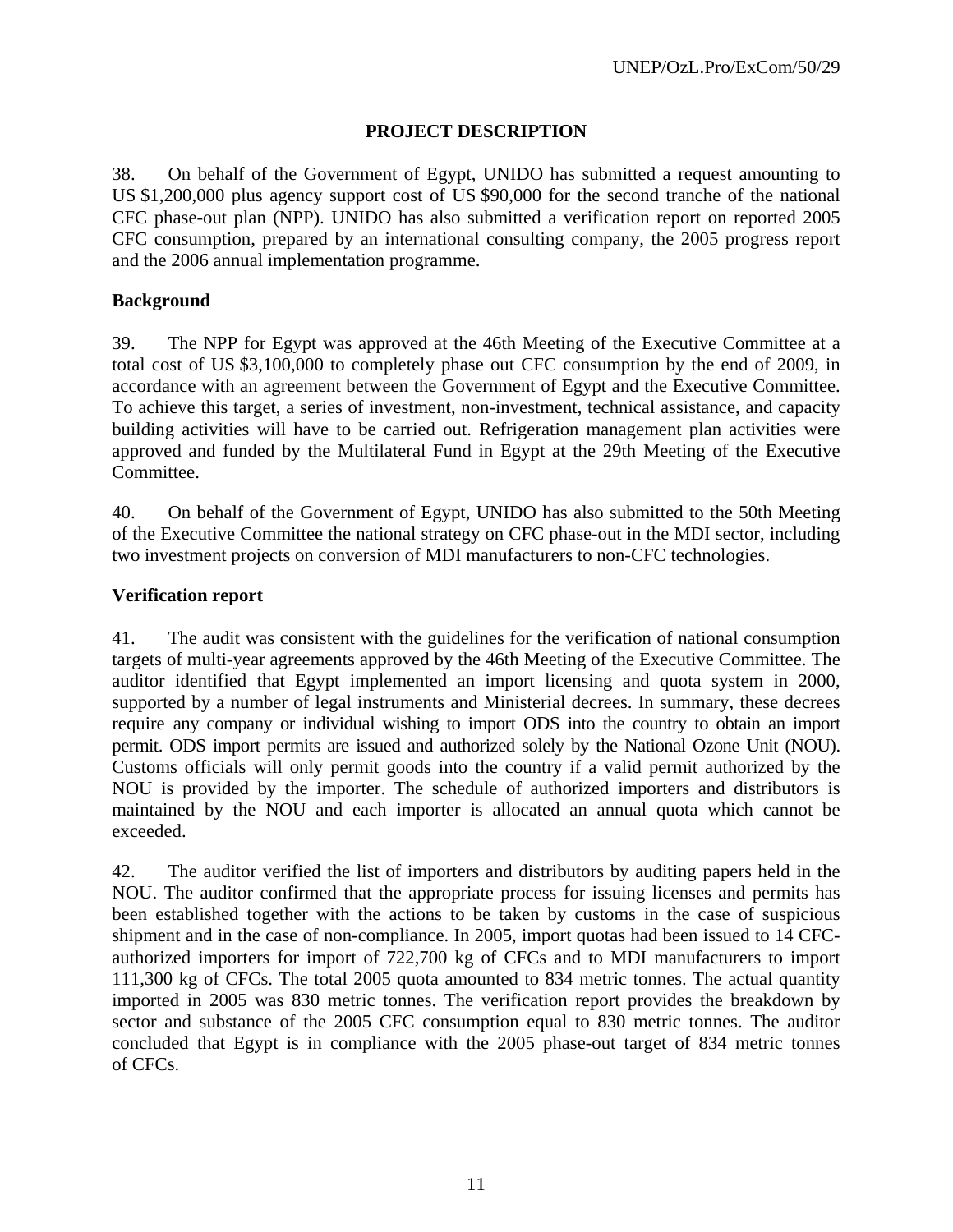43. The verification report provides comparative information on import of non-CFC alternatives in Egypt as follows (in metric tonnes):

| 2004 |          |      | 2005                 | 2006 (up to August) |                      |  |
|------|----------|------|----------------------|---------------------|----------------------|--|
| CFCs | Non-CFCs | CFCs | Non-CFC <sub>s</sub> | CFCs                | Non-CFC <sub>s</sub> |  |
| 903  | 315      | 714  | 586                  | 714                 | 585                  |  |

#### **2005 progress report**

9. The progress report presents major achievements in the implementation of phase-out activities for the January 2005 – August 2006 period. Total 2005 CFC consumption is shown to be 822 ODP tonnes, which is equal to the 2005 maximum CFC allowable consumption established in the Agreement. The following activities have been accomplished:

- (a) Establishment of operational mechanism for management and monitoring of the NPP activities;
- (b) Procurement of 290 recovery and recycling (R&R) machines for domestic and commercial refrigeration servicing sector (250 machines), and for MAC servicing workshops (40 machines), at the total cost of US \$501,000 representing the total cost for this type of equipment approved in the NPP;
- (c) Selection of three local companies to implement the training programme of refrigeration servicing technicians;
- (d) About 5,000 copies of a booklet about Egypt's commitments to preserve the ozone layer have been printed and disseminated under the public awareness programme.

44. The progress report contains information on prices of refrigerants in Egypt for 2004 as follows.

| Refrigerant  | Price/kg (US \$) |  |  |
|--------------|------------------|--|--|
| $CFC-11$     | 7.2              |  |  |
| $CFC-12$     | 8.0              |  |  |
| HCFC-22      | 5.0              |  |  |
| $R - 502$    | 28.0             |  |  |
| $HFC-134a$   | 10.0             |  |  |
| R-404A       | 35.0             |  |  |
| <b>R407C</b> | 45.0             |  |  |
| $R-410A$     | 60.0             |  |  |
| $R - 507$    | 25.0             |  |  |

45. Out of the first tranche of US \$1,000,000 total expenditures, including disbursements and funds obligated, amounted to US \$862,628 as of 1 September 2006.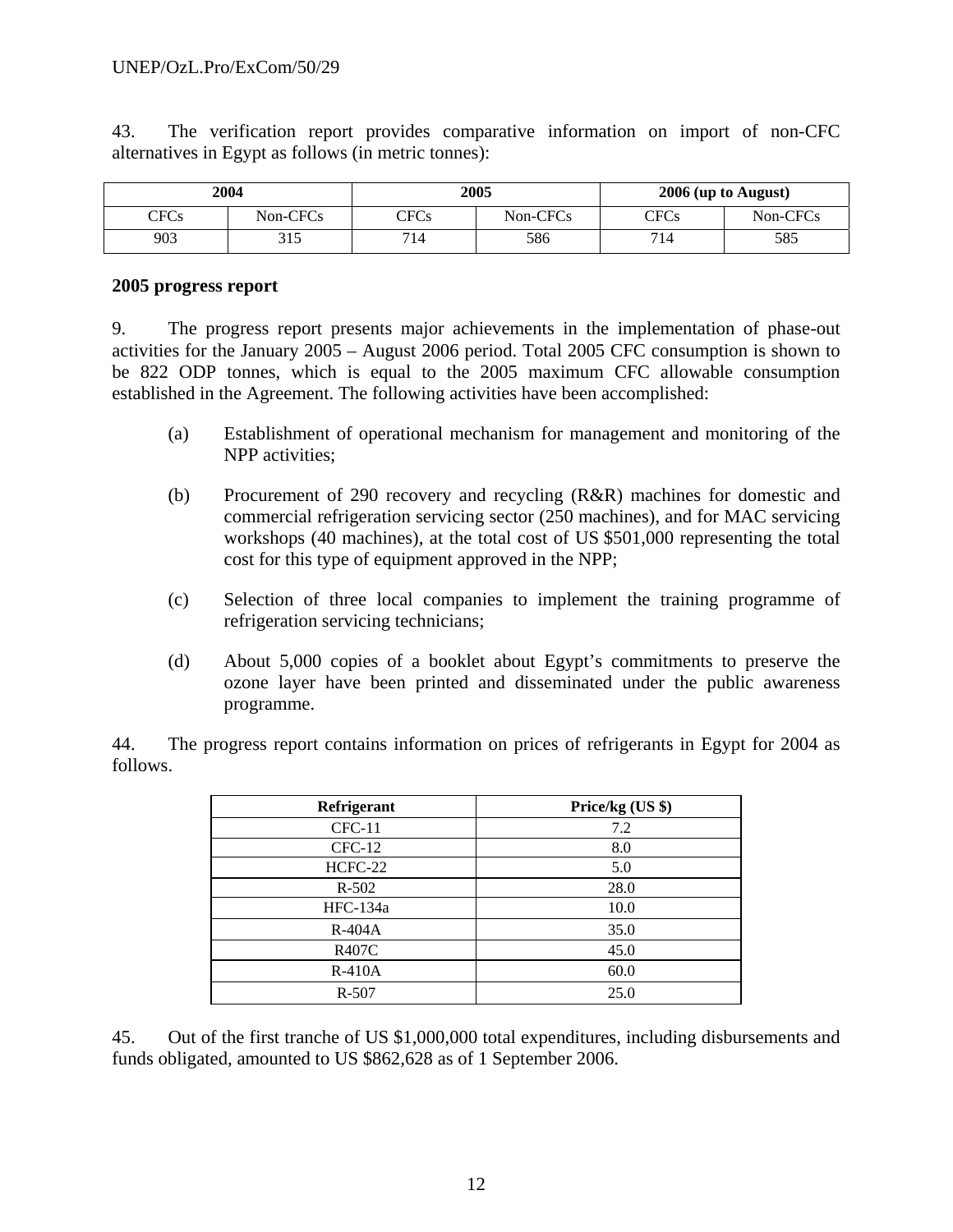#### **2006 annual implementation programme (AIP)**

46. The total reduction target of the 2006 AIP is set at 235 ODP tonnes, including the reduction of consumption by 64 ODP tonnes in the MDI sector, in order to achieve the 2006 maximum allowable consumption target of 595 ODP tonnes. The following activities are included in the 2006 AIP:

- (a) A feasibility study in the commercial manufacturing refrigeration sector and Partial conversion of enterprises with a phase-out of 67 ODP tonnes of CFCs by the end of 2007;
- (b) A study on retrofits in the refrigeration industrial sector, including selection of the appropriate technology, and determining the development of the incentive mechanism. Adoption of drop-in refrigerants in 2007 will result in phase-out of 58 ODP tonnes of CFCs;
- (c) Strengthening of the ODS import system through further training of customs officials and by providing sufficient refrigerant identifiers, and also strengthening the awareness programme;
- (d) Further training of refrigeration technicians, including recovery/recycling operations, that will result in a reduction of 58 ODP tonnes of CFCs; and
- (e) Developing a robust and accurate monitoring system in support of recovery and recycling operations.
- 47. The annual budget for the next tranche (2006/2007) is provided in the following table:

| <b>Activity</b>                                                               | (US \$)   |
|-------------------------------------------------------------------------------|-----------|
| Retrofit incentive programme for industrial refrigeration, including chillers | 500,000   |
| Training of technicians                                                       | 50,000    |
| Introduction of non-CFC drop-in refrigerants                                  | 100,000   |
| Commercial Refrigeration manufacturing                                        | 500,000   |
| <b>Awareness Programs</b>                                                     | 25,000    |
| Project management                                                            | 25,000    |
| <b>Total</b>                                                                  | 1,200,000 |

# **SECRETARIAT'S COMMENTS AND RECOMMENDATIONS**

#### **COMMENTS**

48. The 2005 CFC consumption of 821.2 ODP tonnes reported by the Government of Egypt under Article 7 of the Montreal Protocol was slightly below the maximum allowable consumption for that year as agreed with the Executive Committee (i.e., 822.0 ODP tonnes). The Secretariat noted that the verification report also reported a total CFC consumption of 821.2 ODP tonnes in Egypt. However, the sectoral distribution of the consumption was not correct, since it reported consumption in sectors (process agent and solvent sectors) where CFCs were already completely phased-out. The issue could have been clarified if the 2005 progress report on the implementation of the country programme in Egypt (due by 1 May 2006) had been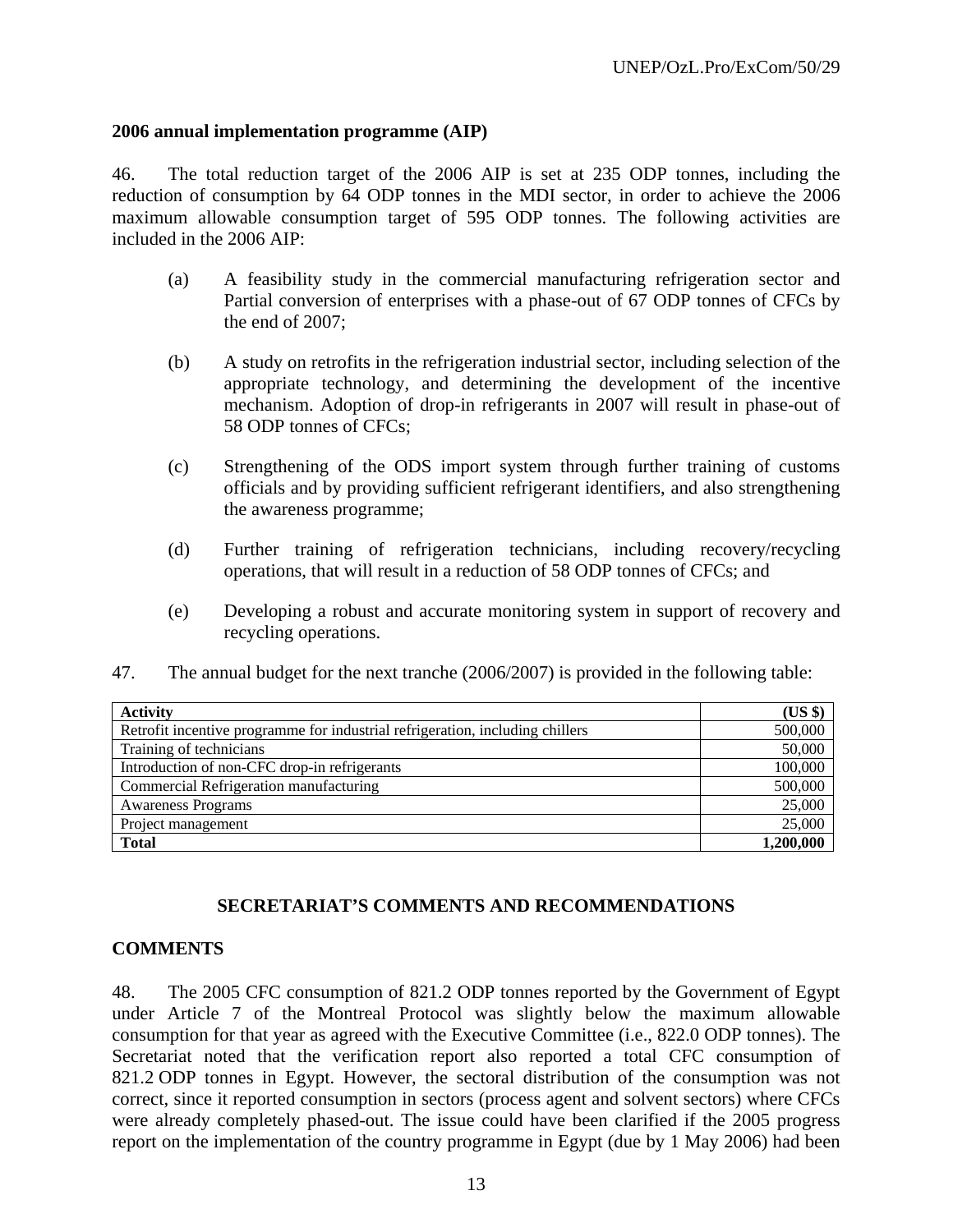submitted by the Government of Egypt. As the lead agency under the NPP, and the agency responsible for the institutional strengthening project, UNIDO was requested to contact the relevant authorities in Egypt to request submission of the report. UNIDO clarified that communication with the Egypt National Ozone Office is difficult since a new NOU officer has been designated just recently. As of the preparation of this document, the progress report has not yet been submitted to the Secretariat.

49. In regard to the recovery and recycling (R&R) equipment, the Secretariat drew the attention of UNIDO to decisions 41/100 and 49/6 (which urge Article 5 countries and implementing agencies to give consideration to becoming more selective in providing new R&R machines), and noted with concern that:

- (a) The procurement of all of the R&R machines included in the NPP was done in one stage, notwithstanding that the agreement specifically states that the R&R programme will be implemented in stages so that remaining resources can be diverted to other phase-out activities in cases where the proposed results have not been achieved, and will be closely monitored;
- (b) Only in January 2006, the Government of Germany delivered 250 recovery machines and 44 R&R machines under the RMP project approved by the Executive Committee at its 29th Meeting; and
- (c) The R&R equipment provided by the Government of Germany is from a different supplier than that selected by UNIDO in the NPP. Due to lack of compatibility, there might be major problems in the future with the operation and maintenance of these units.

50. UNIDO clarified that on the basis of decisions 41/100 and 49/6, great attention had been given to the selection of proper equipment and sites for distributing the new R&R equipment. A large number of servicing workshops would require a significant amount of R&R equipment. The consolidated procurement of R&R equipment in bulk is more economical, than the purchase of the same number of machines in several small batches. The distribution process will start in stages after sufficient training, certification of the servicing technicians, the retrofitting incentive programme, the procurement of tools and other activities planned have been implemented. UNIDO purchased the equipment through an international bidding process in accordance with rules and regulations of UNIDO. A limitation to one supplier or suppliers from one particular country was not possible.

51. The 2006 annual implementation programme proposes the phase-out of 355 ODP tonnes to achieve the 2007 CFC consumption target. The proposed activities to achieve this phase-out would be completed by the end of 2007 and the end of 2008. It appears that the planned activities and the timing of their implementation would not be adequate to ensure compliance with the 2007 CFC consumption target established at 240 ODP tonnes by the Agreement. UNIDO agreed to revise the 2006-2007 annual work programme incorporating additional activities and to adjust the timetable for their implementation, facilitating the achievement of the required compliance limits.

52. The Secretariat noted that a former staff member of UNIDO is closely associated with the firm that conducted the verification. The Agreement requires that an independent verification be